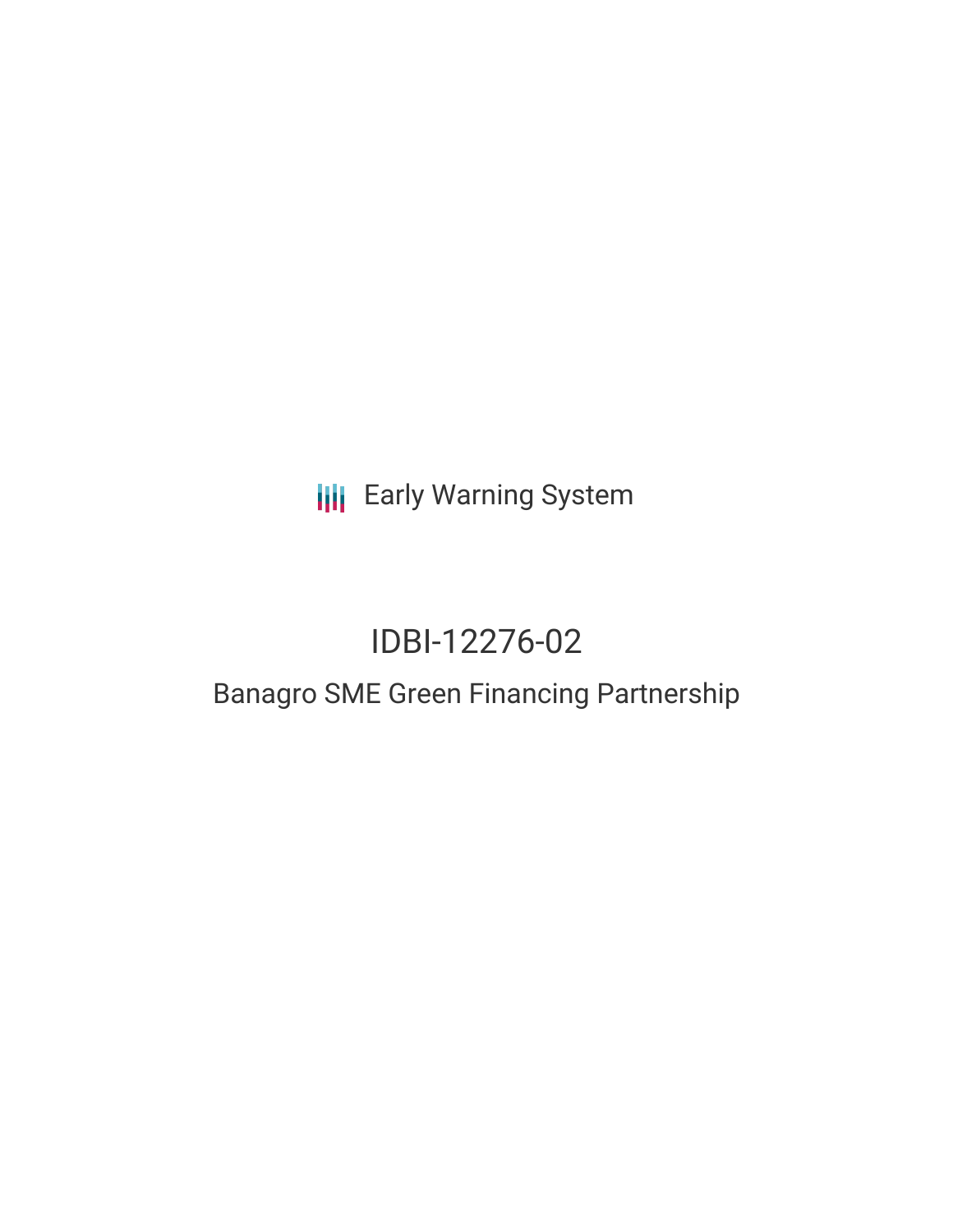

#### **Quick Facts**

| <b>Countries</b>               | Chile             |
|--------------------------------|-------------------|
| <b>Financial Institutions</b>  | IDB Invest (IDBI) |
| <b>Status</b>                  | Proposed          |
| <b>Bank Risk Rating</b>        | FI.               |
| <b>Voting Date</b>             | 2018-09-25        |
| <b>Borrower</b>                | Banagro S.A.      |
| <b>Sectors</b>                 | Finance           |
| <b>Investment Type(s)</b>      | Loan              |
| <b>Investment Amount (USD)</b> | $$3.00$ million   |
| <b>Project Cost (USD)</b>      | $$3.00$ million   |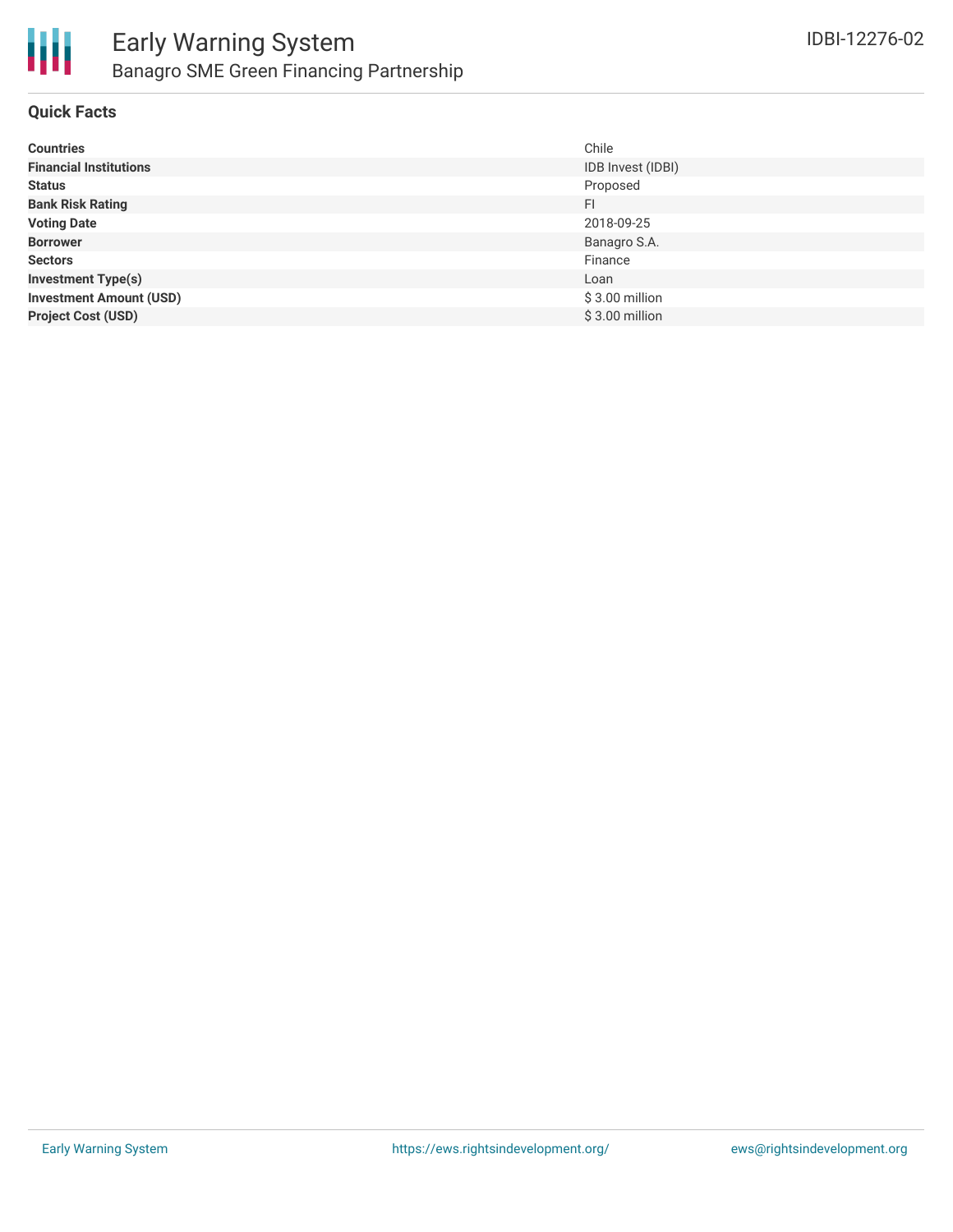

#### **Project Description**

According to the bank, the proposed operation contemplates a Senior Loan of up to US\$3 million (the "Loan") to be financed by IDB Invest. The term of the Loan is five years. Loan funds will be used to finance Small and Medium Sized Enterprises ("SMEs") of the productive sector in Chile.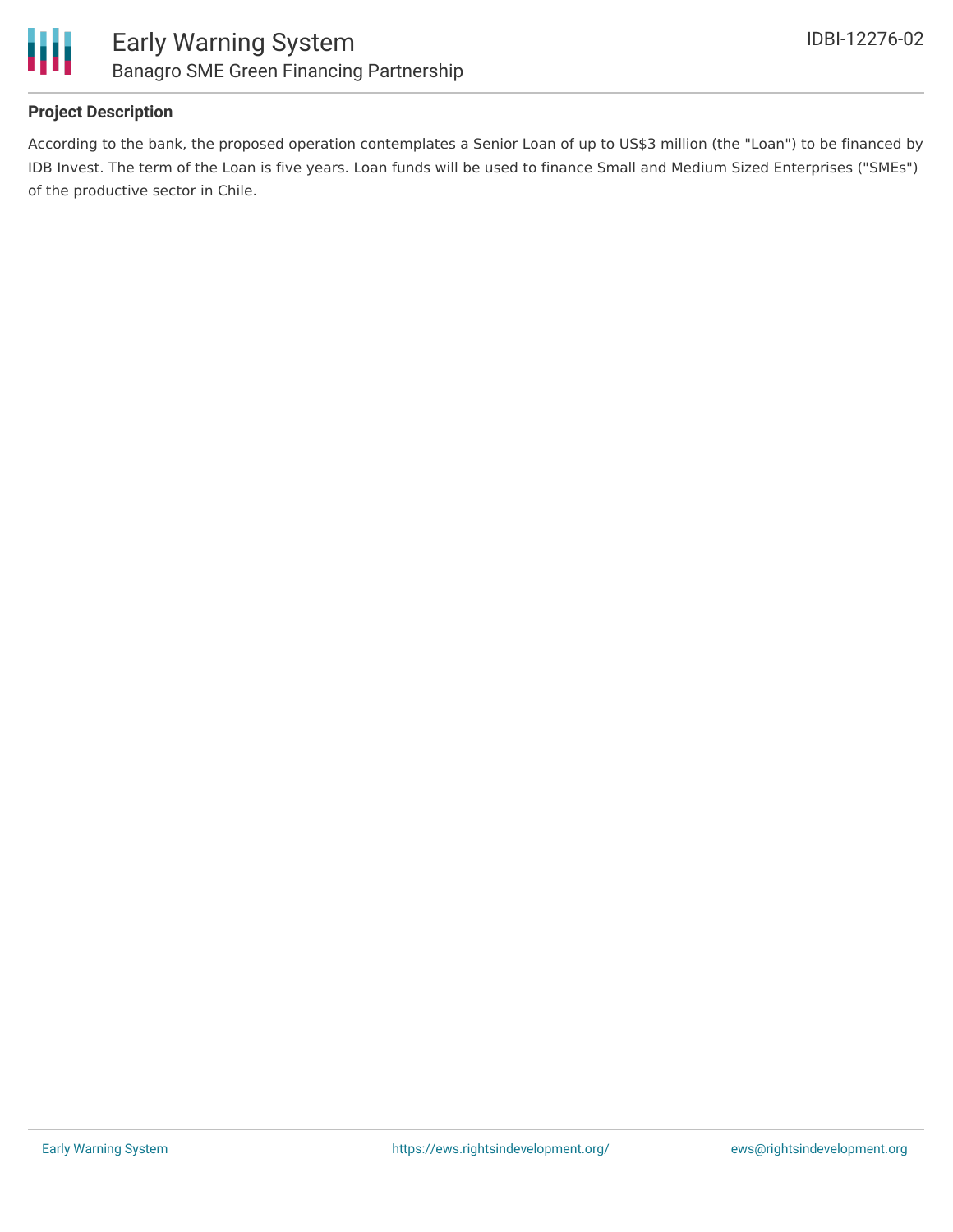#### **Investment Description**

• IDB Invest (IDBI)

#### **Financial Intermediary**

Financial Intermediary: A commercial bank or financial institution that receives funds from a development bank. A financial intermediary then lends these funds to their clients (private actors) in the form of loans, bonds, guarantees and equity shares. Financial intermediaries include insurance, pension and equity funds. The direct financial relationship is between the development bank and the financial intermediary.

[Banagro](file:///actor/1491/) S.A (Financial Intermediary)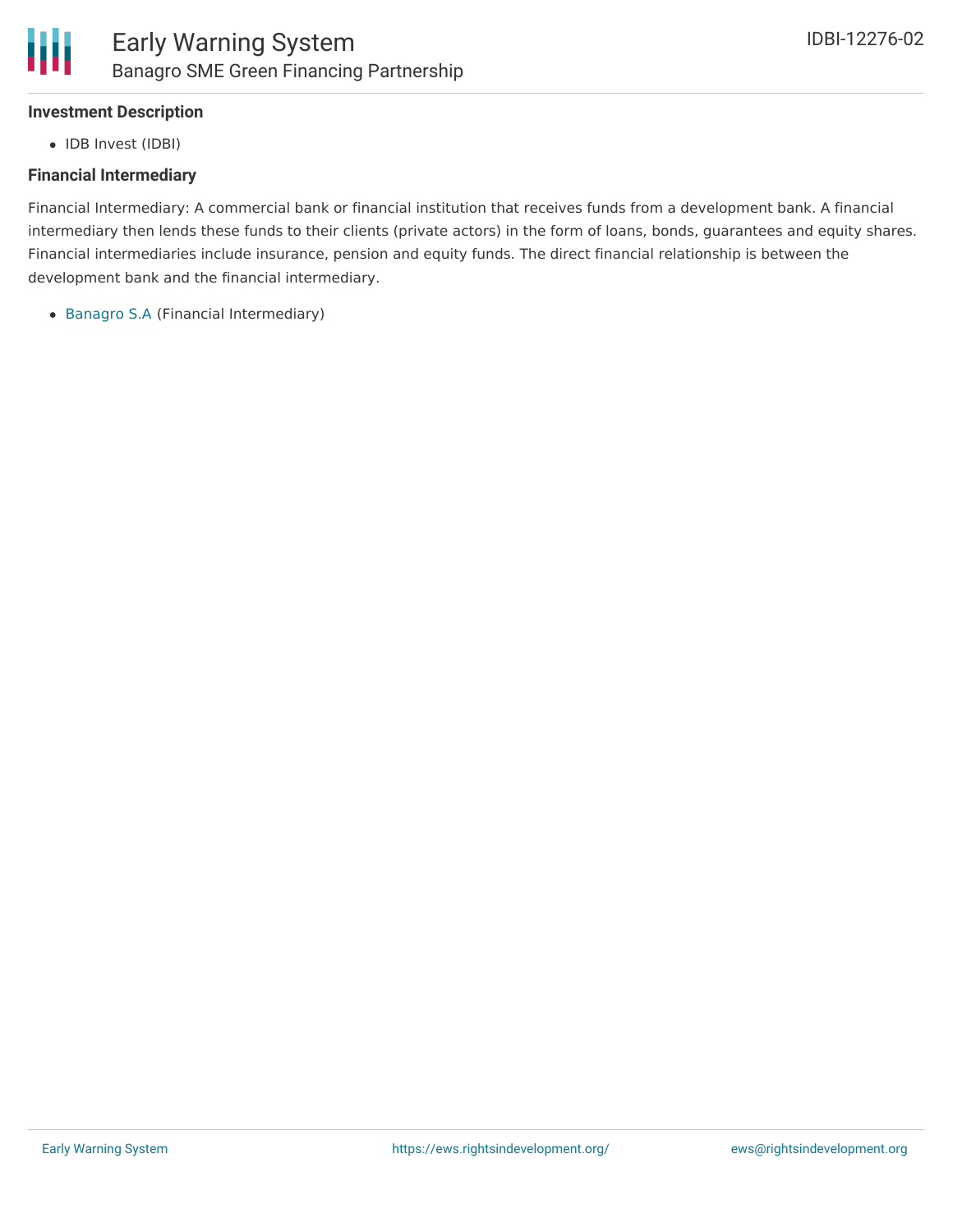

#### **Contact Information**

Client Contact name: Jose Francisco Larrain Cruzat Title: General Manager Phone number: (56 72) 2202 545 Email address: [josefrancisco.larrain@banagro.cl](mailto:josefrancisco.larrain@banagro.cl)

1. **Contact Information** For project inquiries, including environmental and social questions related to an IDB Invest transaction please contact the client (see **Investment Summary** tab), or IDB Invest using the email [divulgacionpublica@iadb.org](mailto:publica@iadb.org). As a last resort, affected communities have access to the IDB Invest Independent Consultation and Investigation Mechanism by writing to [mecanismo@iadb.org](mailto:mecanismo@iadb.org) or [MICI@iadb.org](mailto:MICI@iadb.org), or calling +1(202) 623-3952.